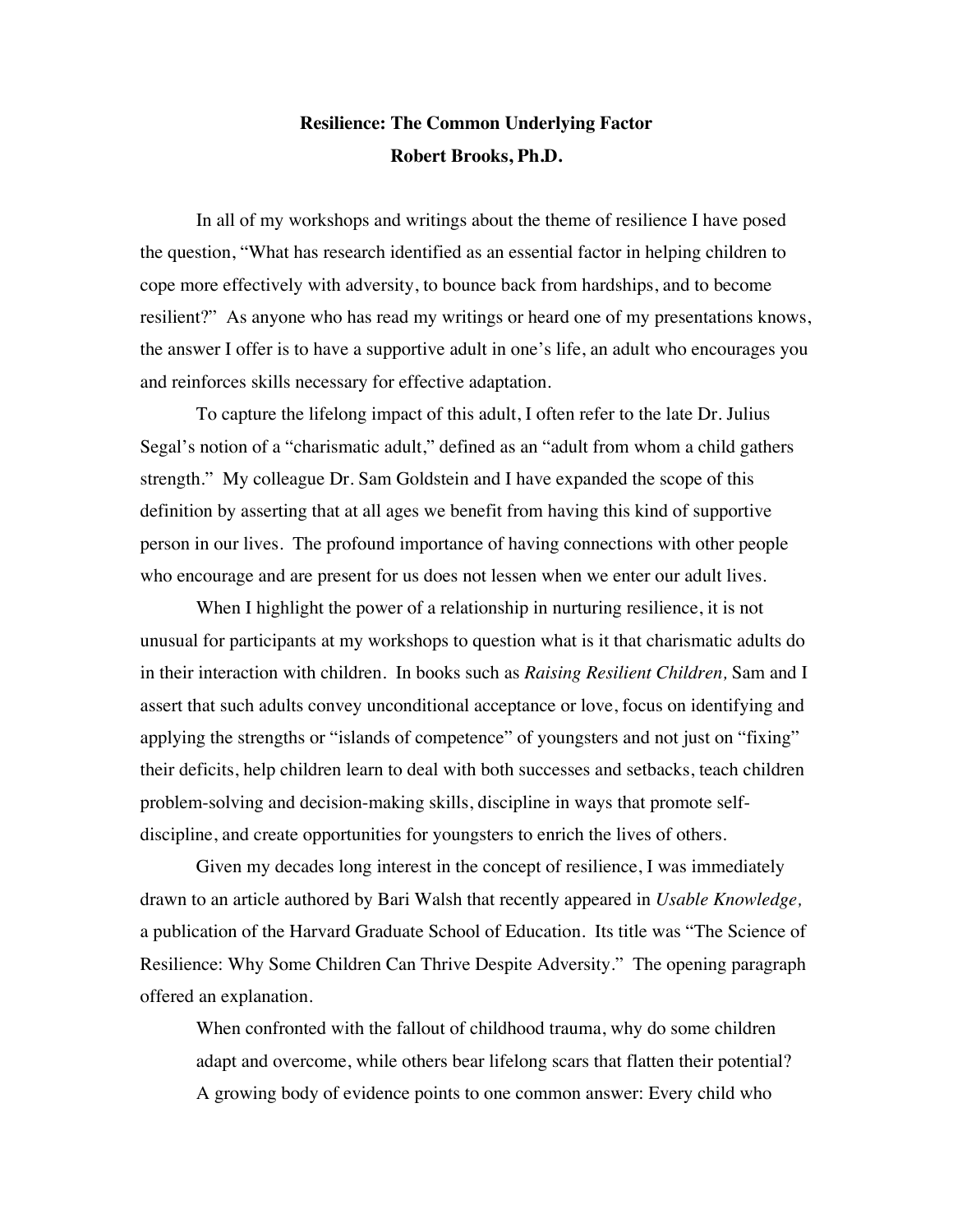winds up doing well has had at least one stable and committed relationship with a supportive adult.

Walsh refers to a recently released Working Paper #13 by the National Scientific Council on the Developing Child, the result of a multidisciplinary collaboration chaired by Dr. Jack Shonkoff, Director of the Harvard Center on the Developing Child and a Professor of Pediatrics at Harvard Medical School and Boston Children's Hospital. (For the sake of simplicity I will use either WP #13 or the Council when citing information from this paper.) In reading WP #13 I was very impressed not only by the wealth of information it contained related to factors that contribute to resilience but also by its recommendations for applying these factors in public policy and programs. I describe below some of the key points advanced in WP #13, but for a more comprehensive overview of the insights offered by the Council, the reader is referred to the full report: [http://developingchild.harvard.edu/resources/reports\\_and\\_working\\_papers/working\\_pape](http://developingchild.harvard.edu/resources/reports_and_working_papers/working_papers/wp13/) [rs/wp13/](http://developingchild.harvard.edu/resources/reports_and_working_papers/working_papers/wp13/)

## **Supportive Relationships and Intrinsic Factors**

The Council observes, "Resilience depends on supportive, responsive relationships and mastering a set of capabilities that can help us respond and adapt to adversity in healthy ways." While the relationship with adults is afforded center stage, WP #13 also highlights that children possess inborn qualities that play a significant role in determining the nature of these relationships. "Children who do well in the face of significant disadvantage typically exhibit both an intrinsic resistance to adversity *and*  strong relationships with the important adults in their family and community. Indeed, it is the *interaction* between biology and environment that builds the capacities to cope with adversity and overcome threats to healthy development."

This viewpoint, to which I subscribe, should not be interpreted to imply that if children are born with so-called "difficult" temperaments that lessen their "resistance to adversity" they will not be able to form satisfying relationships and become resilient. What is housed in this view is that when we are raising or working with children whose inborn qualities serve as obstacles to developing positive relationships with adults, we must communicate to these children through our words and actions that we believe in and care about them and we will remain by their sides.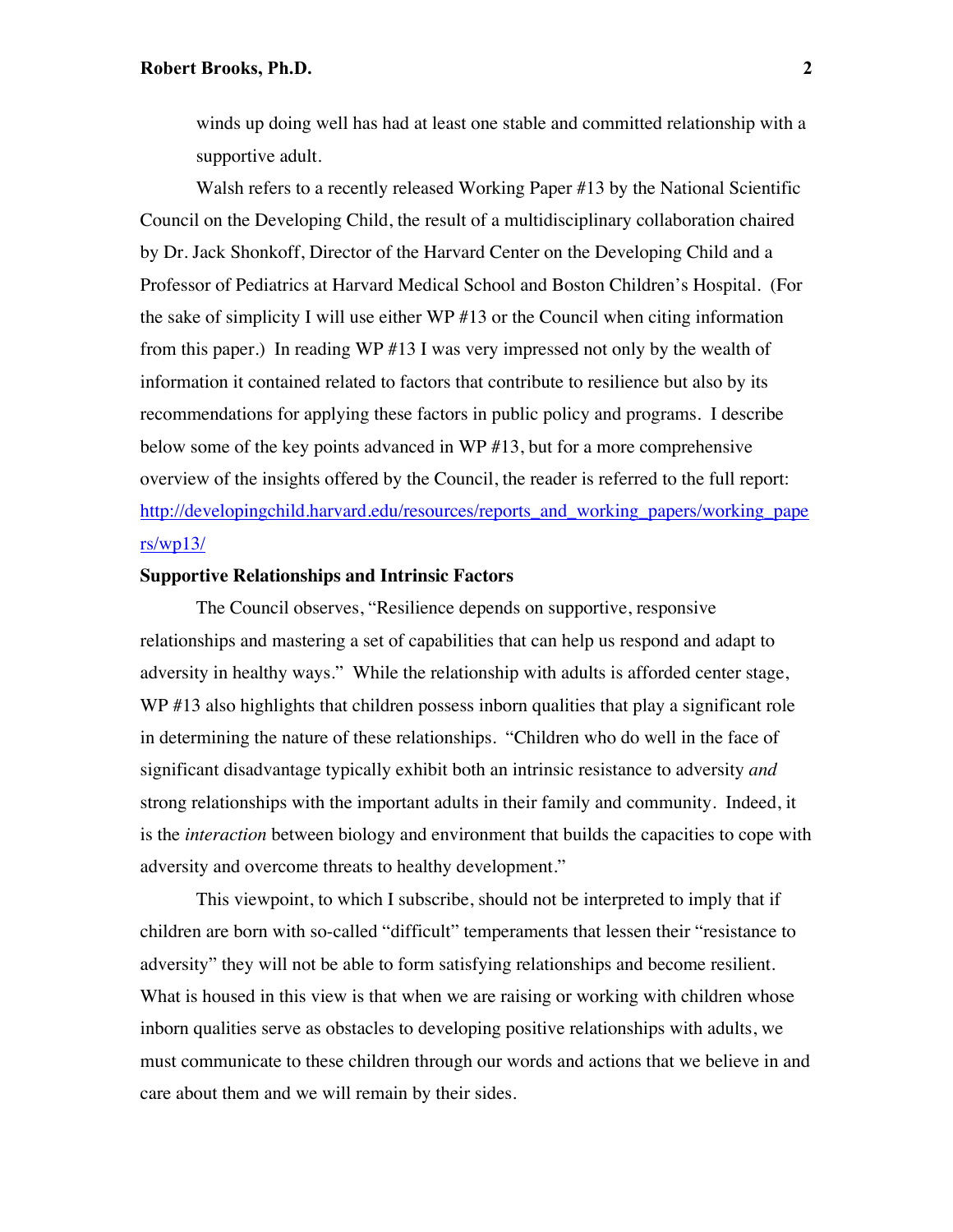### **Robert Brooks, Ph.D. 3**

Even when children possess challenging temperaments and display questionable behaviors, even when they have struggles forming bonds with adults, we must not abandon our efforts to garner their trust in order to help them to become more hopeful and resilient. Adults must be willing to stay with and nurture children even when children push us away. We must appreciate that it is easier to assume the role of a charismatic adult when children invite us to do so; it is more challenging when their behaviors serve as barriers to assisting and encouraging them. As I once heard someone assert, "Children need our love the most when they seem to deserve it the least."

# **Attitudes and Skills Associated with Resilience**

A caring and supportive relationship is an essential foundation for resilience but, as the Council highlights, that relationship must be used to reinforce certain attitudes and skills if resilience is to emerge. One such attitude is related directly to a concept I have emphasized in my work, namely, *personal control*. Resilient people focus on events over which they have some influence or control rather than adopting what researchers have referred to as a "victim's mentality" and constantly asking, "Why me?" This outlook is captured in WP #13 by the following statement: "Those who believe in their own capacity to overcome hardships and guide their own destiny are far more likely to adapt positively to adversity."

It is for this reason that adults must communicate in an empathic way to children that while they have had little, if any, control over the emergence of certain adverse events in their lives, what they can learn with the assistance of supportive adults is to gain increasing control over their attitude towards and the constructive ways in which they respond to such negative events.

This reinforcement of *personal control* is associated with another set of skills that charismatic adults can reinforce in children--skills that fall under the rubric of executive functioning and self-regulation. The Council observes, "These skills enable individuals to manage their own behavior and emotions and develop and execute adaptive strategies to cope effectively with difficult situations."

Faith and cultural traditions are also cited in WP #13 as protective factors in shoring up resilience. "Children who are solidly grounded within such traditions are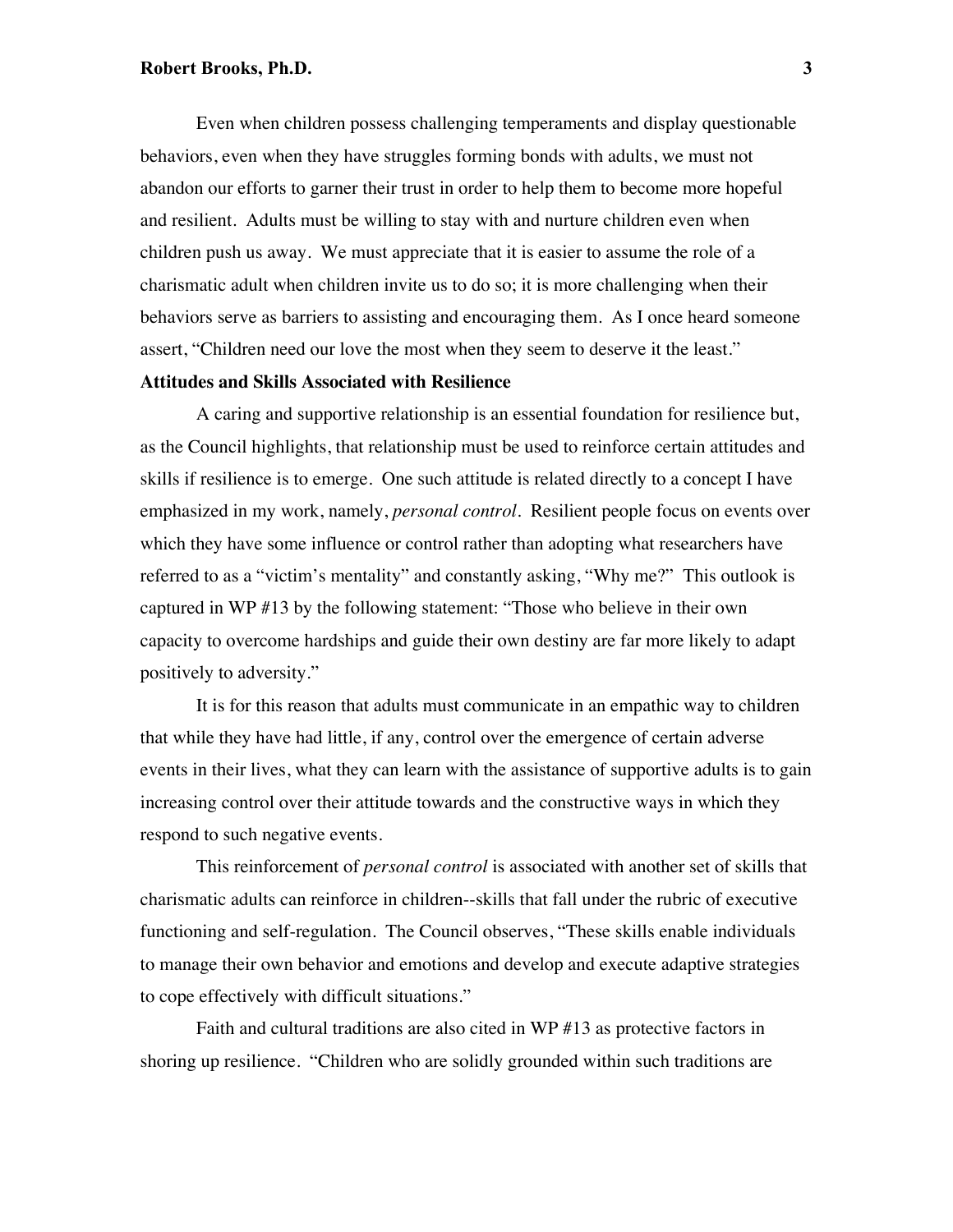# **Robert Brooks, Ph.D. 4**

more likely to respond effectively when challenged by a major stressor or a severely disruptive experience."

The Council emphasizes that there are certain activities we can choose to engage in that can increase the probability of our dealing more successfully with adversity. The examples involve those I have been advocating in my writings about health and wellness; they also fall under the umbrella of *personal control.* For instance, the Council notes, "Increasing evidence suggests that regular physical exercise and stress-reduction practices (such as mindfulness and mediation) at all ages can alter brain structure and function, while also reducing the expression of proinflammatory genes."

In addition, "Programs that actively build skills for planning, organization, impulse control, cognitive flexibility, and other executive functions can also improve the abilities of adults with limited education and low income to cope with, adapt to, and even prevent adversity in their lives and in the lives of their children."

I would add to this list what I as well as others have discovered to be a rich source of resilience, namely, involvement in what I have labeled "contributory" or "charitable activities"; these are activities that involve helping or enriching the lives of others. A number of my writings cite studies that demonstrate the impact of contributory behaviors in adding meaning, purpose, and resilience to our lives. I have long advocated that we regularly introduce opportunities for children to engage in such activities as an effective intervention for reinforcing resilience.

## **To Avoid Blaming the Victim**

During the past few years much has been written about the importance of "grit" and perseverance as qualities of resilience. While these characteristics should not be minimized, I admire the perspective taken by the Council. "There is no 'resilience gene' that determines the life course of an individual irrespective of the experiences that shape genetic expression. The capacity to adapt and thrive despite adversity develops through the *interaction* of supportive relationships, gene expression, and adaptive biological systems."

The Council adds, "When overcoming the odds is erroneously viewed as simply a matter of individual motivation or grit, the failure to succeed is perceived as the fault of the individual, and 'blaming the victim' becomes the most frequent response." WP #13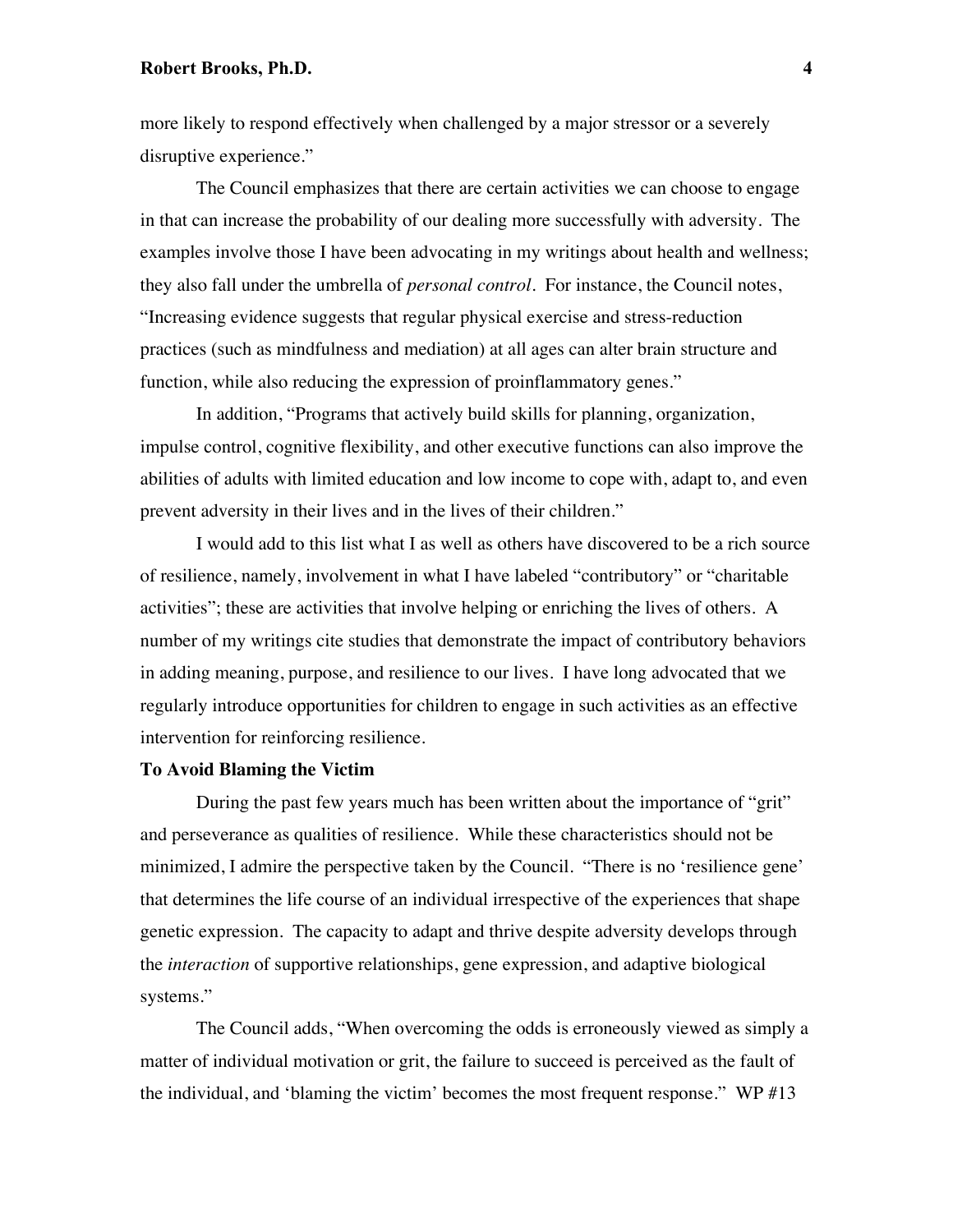suggests that this misinterpretation has contributed to public policies that actually work against helping children to become more resilient. An example that is offered is the practice of removing a child from an environment that is unsafe but failing to provide opportunities necessary "to restore the relationships and build the capacities that underlie resilience."

### **Is It Ever Too Late?**

I have frequently been asked if it's ever too late during our lives to become resilient. In *The Power of Resilience: Achieving Balance, Confidence, and Personal Strength in Your Life,* a book I co-authored with Sam Goldstein, we describe examples of resilience in our elderly years. Each summer I offer a week-long seminar on Cape Cod titled "Resilience Across the Lifespan" in which I advance the view that if we conceive of resilience as a "mindset" associated with particular skills and coping behaviors, then there is no reason to believe that resilience cannot be nurtured throughout our lives.

In light of this position, I was delighted to read in WP #13 the subtitle "The capabilities that underlie resilience can be strengthened at any age." The support of this statement resonated with my own perspective. "A growing body of evidence shows that the coping skills that support effective adaptation in the face of adversity are built through a developmental process that occurs over an extended period of time, from infancy though adolescence and into the adult years."

## **A Summary Statement**

The last paragraph of WP #13 offers a concise summary of the direction our efforts should take to nurture resilience in children. "Extensive evidence collected over decades of research points towards the powerful influence of a composite of personal, relational, and contextual factors that are associated with positive outcomes in the face of adversity. Drawing on this powerful knowledge base, all prevention and intervention programs would benefit from focusing on combinations of the following: (1) facilitating supportive adult-child relationships, (2) building a sense of self-efficacy and perceived control; (3) providing opportunities to strengthen adaptive skills and self-regulatory capacities, and (4) mobilizing sources of faith, hope, and cultural traditions."